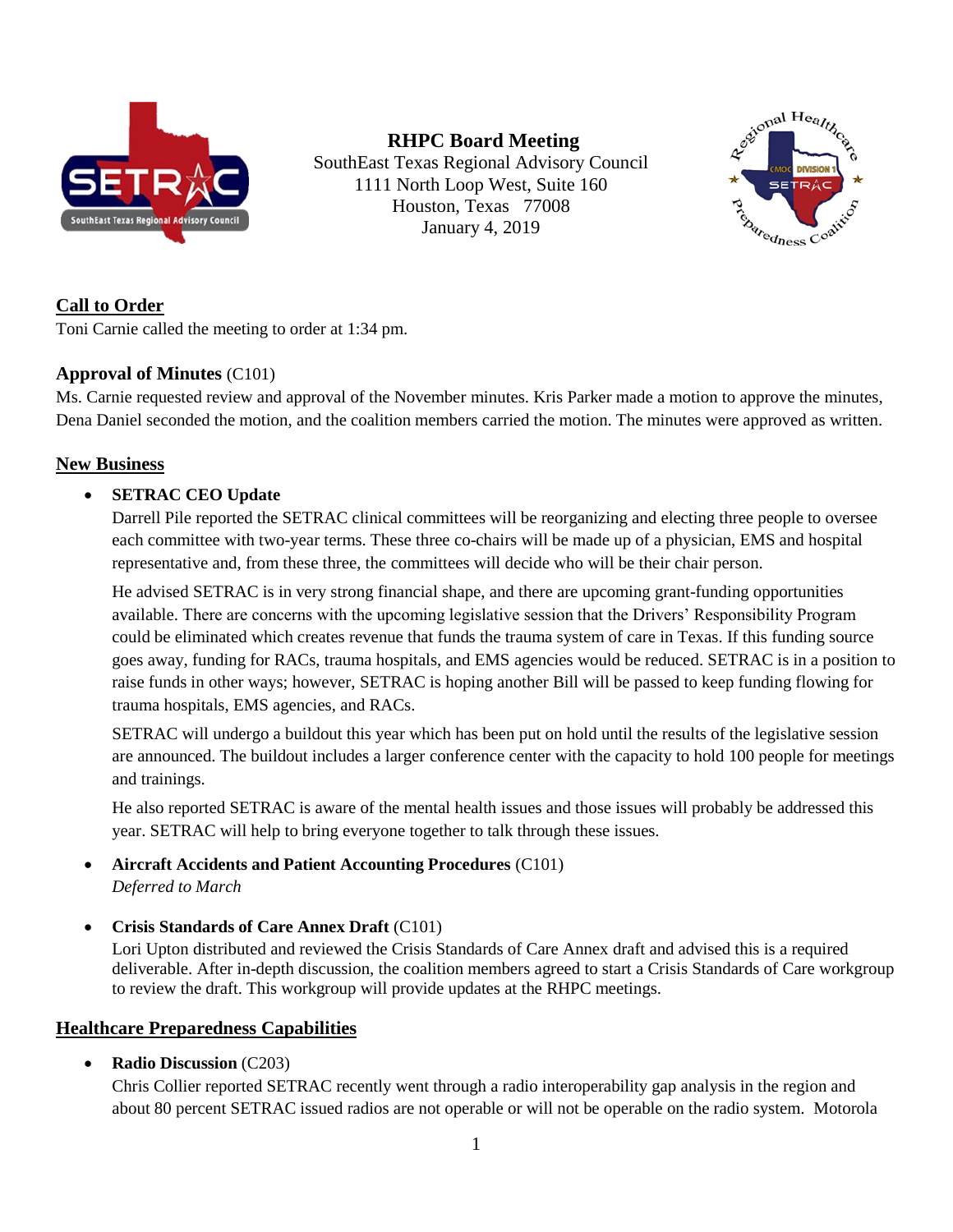will not support radios at their "end of life". Some of the facilities/agencies have updated to the new compatible radio that is operable on the radio system. The overall goal is to hopefully identify funds so SETRAC can make the bulk purchase of radios and distribute them; however, with decreasing grant funds this may not be a reality. SETRAC has not been approved and/or identified a funding stream to be able to purchase the radios. The best step for the facilities/agencies to take, if your facility/agency has one of the older Motorola XTS-2500 radios, is to contact their SETRAC coordinator for details and information on purchasing a newer digital radio.

SETRAC is looking for other solutions through applications and using the device that ties into the radio system. There will be policies and procedures that go along with this option, but it will allow the organizations, that cannot currently access the radio system, to participate in radio checks. Mr. Collier advised the coalition members this is not a secure solution yet and SETRAC is not saying to replace their radios with this option until it becomes a more secure solution. However, it will assist in keeping their facility/agency connected and communicating with CMOC outside the radio.

#### • **Long Term Care Update** (C102)

Hilal Salami reported John Wingate has completed the After Action Report for the Texas Soaker Exercise held on October  $1<sup>st</sup>$  for the special populations group (nursing homes, home health, dialysis, assisted living, etc.). He shared some of the highlights of the report with the coalition members. SETRAC will share the report as soon as it is approved by the state. As these facilities are being inspected there are gaps being found in emergency management and the regional DADS office is referring them back to SETRAC. The facilities are then joining the coalition and SETRAC is helping them address their plans. If they are missing any exercises during this period, SETRAC is sharing the Texas Soaker scenario with them and giving them a crash course on how to conduct an in-facility tabletop and full-scale exercise, if needed. There are now fifty plus facilities that have joined the coalition out of 202 in the region. After contacting the Vice President of Emergency Management of Fresenius Kidney Center (FKC), SETRAC conducted a tabletop for the twenty-two facilities that missed the Texas Soaker exercise. He shared some of the highlights from the FKC tabletop, as well as their available assets. FKC will be conducting a full-scale exercise with SETRAC at the end of January 2019.

SETRAC has two EMResource trainings scheduled (January  $30<sup>th</sup>$  and February  $28<sup>th</sup>$ ) for the LTC population as well as the dialysis personnel. Mr. Salami will be hosting the quarterly meeting on February 13<sup>th</sup> at the SETRAC office. One of the hot topics is Home Health and the new Community Paramedicine Program. He gave a brief overview of the program and stated the end goal is to help reduce hospital readmission rates within thirty days of discharge.

There are four exercises scheduled for the special population group in 2019; two tabletops and two full-scales. There will also be focus on active shooter training in 2019.

#### • **Training and Exercise Update**

Trameka Jewett distributed and reviewed the upcoming training and exercise schedule (document filed with the minutes). She announced there will be three exercises conducted this year, the RHPC Functional Exercise (May 1<sup>st</sup> & 2<sup>nd</sup>, 2019), Surge Tool Functional Exercise (TBD – must be completed by June 2019), and the Medical Countermeasures Full Scale Exercise (October  $25<sup>th</sup>$  &  $26<sup>th</sup>$ ).

Anyone interested in serving on the annual regional exercise planning committee should contact Mr. Wingate at [john.wingate@setrac.org](mailto:john.wingate@setrac.org) or Trameka Jewett at [trameka.jewett@setrac.org.](mailto:trameka.jewett@setrac.org)

#### **Sub-Committee Updates**

#### **RHPC Award of Excellence Committee** (C104)

Ms. Carnie announced Angela Smith (Texas Children's Hospital) is the co-chair for this committee. The committee is requesting a representative from the LTC group to assist in developing the award criteria. She encouraged the coalition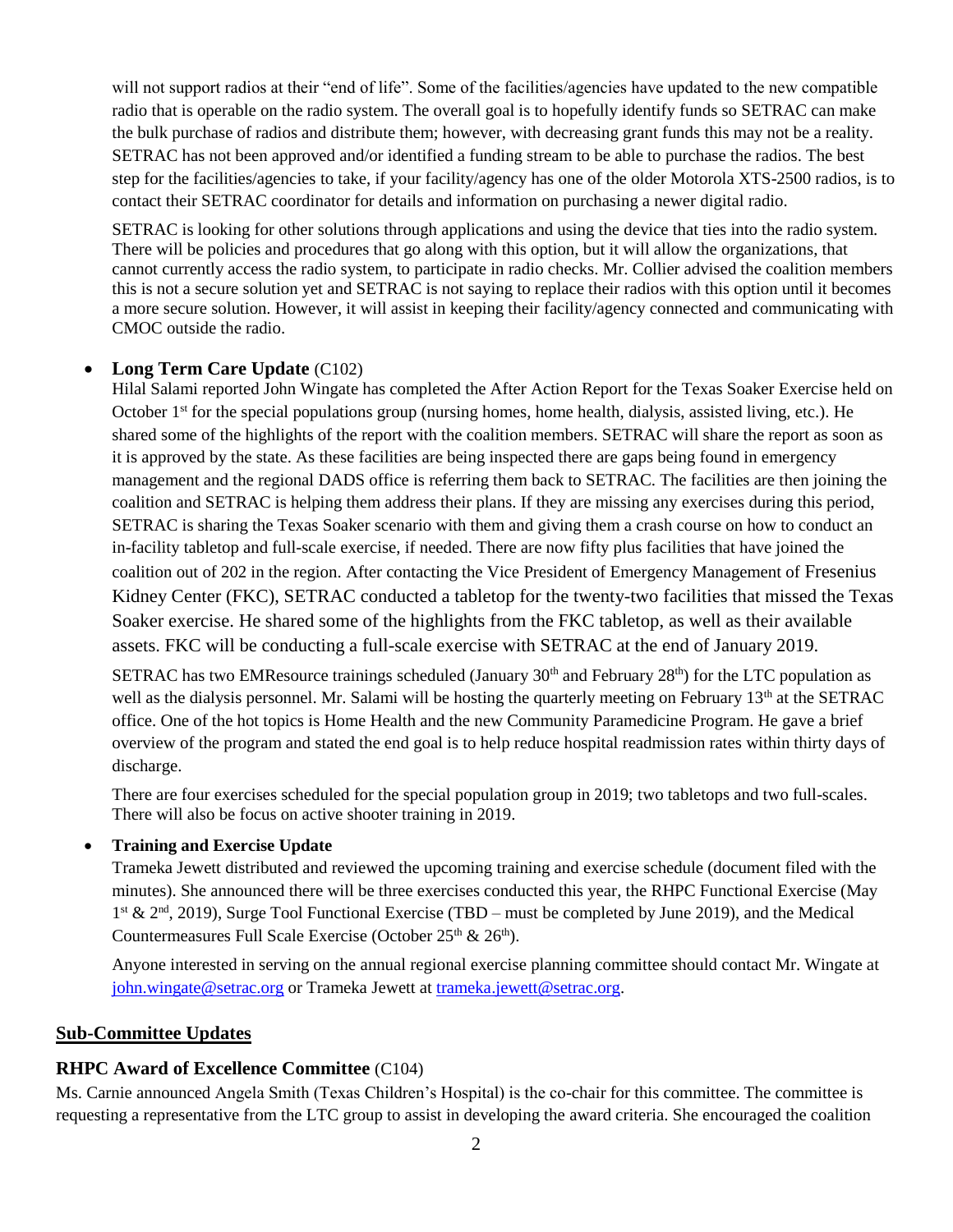members to keep tracking their requirements, participation and accomplishments to have everything ready to submit their 2019 application.

# **Symposium Planning** (C104)

The first planning meeting is scheduled for the end of January for the 2019 symposium (October  $9<sup>th</sup>$ -11<sup>th</sup>) at the Galveston Convention Center. This year a "refer a friend" incentive will be available (\$30 off registration) to the person(s) referring someone who has never attended the RHPC symposium. Anyone with feedback or suggestions for 2019 topics and/or speakers/presentations can contact Lori Upton at [lori.upton@setrac.org](mailto:lori.upton@setrac.org) or Lisa Spivey at [lisa.spivey@setrac.org.](mailto:lisa.spivey@setrac.org)

# **EMTF Update** (C306)

Mark Sastre reported the Medical Unit Rehab Crew (MUR-C Team) was deployed to multiple fires across Texas in 2018. In October 2018, Chief Kidd held the initial TDEM/TIFMAS/TFS/EMTF meeting to discuss EMTF becoming the State's Medical Unit component for wildfires. A survey is currently available at "survey.setrac.org" to assist in assessing current regional EMS wildland fire capabilities.

Fort Bend County's AMBUS is almost completed (MPV-603) and should be in-service by spring, and Acadian's AMBUS (Beaumont) should be completed and in-service by the summer.

Initial training for the Infectious Disease Response Unit (IDRU) was held in mid-December 2018. Another training session for a hospital augmentation team will be held in spring 2019 at SETRAC. The training will consist of high consequence infectious disease, proper PPE (donning and doffing) and situation simulation. Attendees should consist of RNs, doctors, and paramedics.

On January 31st, a small group will create a standardized load plant for the MMU supply/equipment cache.

100 TDEM iPhones have been assigned to the EMTF6 region for deployment upon state mission activations. The phones are equipped with the asset track, ETN, and Motorola WAVE app.

### **Corridor Updates** (C101)

- 1. **Downtown Corridor** Amy Lopez reported the October  $12<sup>th</sup>$  meeting was cancelled due to weather. The next meeting is scheduled for February 1<sup>st</sup> at MD Anderson.
- 2. **South Corridor** Lisa Spivey reported today's RHPC meeting is taking the place of their January South Corridor meeting.
- 3. **East Corridor** Vicki Tarnow reported John Wingate conducted decon training at her facility (Medical Center Southeast Texas). The next East Corridor meeting is scheduled for January 18 at Chambers County
- 4. **West Corridor** Dena Daniel reported their last meeting was held on December 14th at Houston Methodist The Woodlands where they discussed hot topics for 2019. The next West Corridor meeting is scheduled for January 11 at HCA West Houston where Ms. Jewett is conducting EMTrack training overview. Ms. Daniels stated one of this year's goals, discussed in their corridor leadership meeting, is to try and get more engagement from those facilities that are currently not participating and to bring in different agencies that have never attended the meetings to increase the numbers.
- 5. **North Corridor** Ms. Spivey reported the next North Corridor is scheduled for February 13 at CHI St. Luke's Livingston.

# **Partner Updates** (C101)

# **Public Health**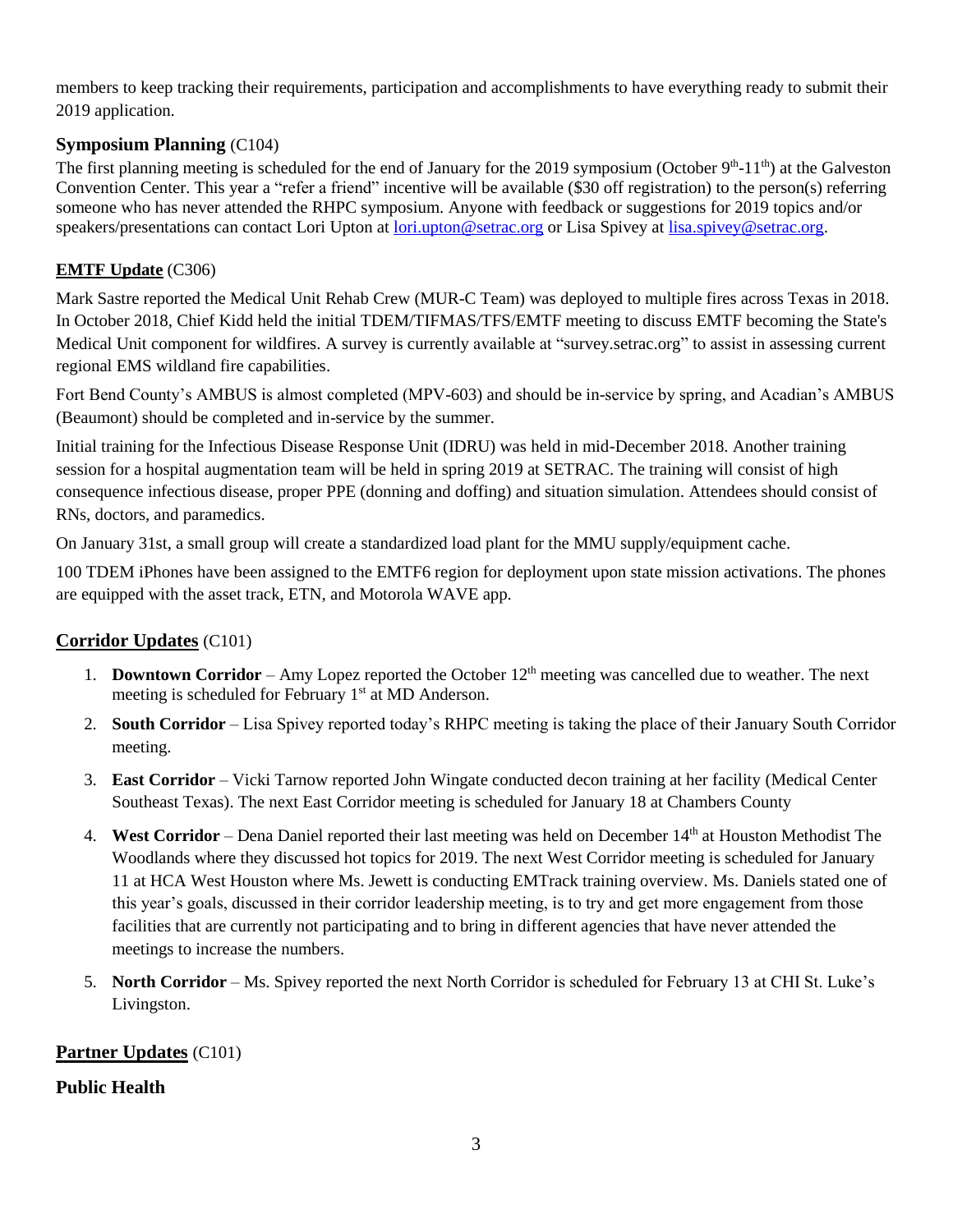Bobbiejean Garcia (DSHS) reminded the coalition members to make sure their Emergency Rooms stay on top of possible Ebola symptoms.

# **Harris County OEM**

Mark Sloan reported Harris County has a new Director of Homeland Security and Risk Management, County Judge Lina Hidalgo. She was sworn in at the Harris County OEM on January 1<sup>st</sup> at 12:01 am. They are in the process of reviewing hurricane plans. Rain is a hot topic with two to three inches of rain causing anxiety on the roadways. There is the possibility of another 30 to 45 days of rain. There is also concern, should we get an Artic blast, we can be susceptible through the mid-February timeframe for potential ice and winter weather.

Disaster recovery continues from Hurricane Harvey and will be ongoing. There is a lot of mitigation and money should be coming in to help our partners. Hopefully this will be implemented soon as well as the flood mitigation funds from the bond. There will be a lot of work on the creeks, streams and bayous with some already ongoing. Flood control is working to ensure the construction do not cause additional problems as we get into Spring.

# **Texas City OEM**

Orlando Munoz reported Galveston County has a new Emergency Manager, Chris Boyce. Texas City is beginning to work on their 3<sup>rd</sup> annual Nursing Home Summit. Our summit triggered the spinoff of quarterly lunches with the nursing homes/dialysis centers to begin recognizing their needs and work with SETRAC to resolve issues now instead of midhurricane season. Texas City is getting an IAP tool that will incorporate, not only medical, but nursing homes to start closing that gap and helping them with those resources.

### *UASI/RCPI*

No update.

#### **EMS**

Mr. Collier reported the Regional Medical Incident Plan is currently being updated. The plan should be finalized by the end of February. He also reminded the coalition members, with upcoming cold weather forecasted, to review their plans for helipads to ensure winter weather procedures as are in place.

### **FBI**

Joel Holmes, FBI Special Agent, reported the Bureau was scheduled to host a Joint Criminal Epidemiology Workshop on January 15-16, 2019 at Rice University Research Library. As of today, it is still scheduled however, they are awaiting an email from headquarters on January  $10<sup>th</sup>$  to confirm or cancel.

### **Open Discussion/Other**

No other business discussed.

### **Adjourn**

There being no further business or discussion, Ms. Carnie adjourned the meeting at 3:04 pm. The next RHPC meeting is scheduled for Friday (March 1, 2019) at the SETRAC office.

### **Attendees**

Warren Porter, Tom Munoz, Toni Carnie, Hilal Salami, Dena Daniel, Paul Cross, Elgie Cleaver, Scott Barnwell, Kevin Schulz, William Banks, John Fleming, Gary Cotton, Chuck Russell, Kris Parker, Lisa Spivey, Amy Lopez, Robert Stoll, Jim Bunch, Liz Brewer, Cheryl Hankinson, Mark Sloan, John Franks, Lesa Cordova, Erik Zugner, Bobbiejean Garcia, Danny Shine, Fritg Kueble, Scott Barry, Lori Upton, Mac McClendon, Mark Sastre, Joel Holmes, Mike Mastragelo, Candice Ellington, Aaron Velasquez, Harold Sias, Justin Wells, Ike